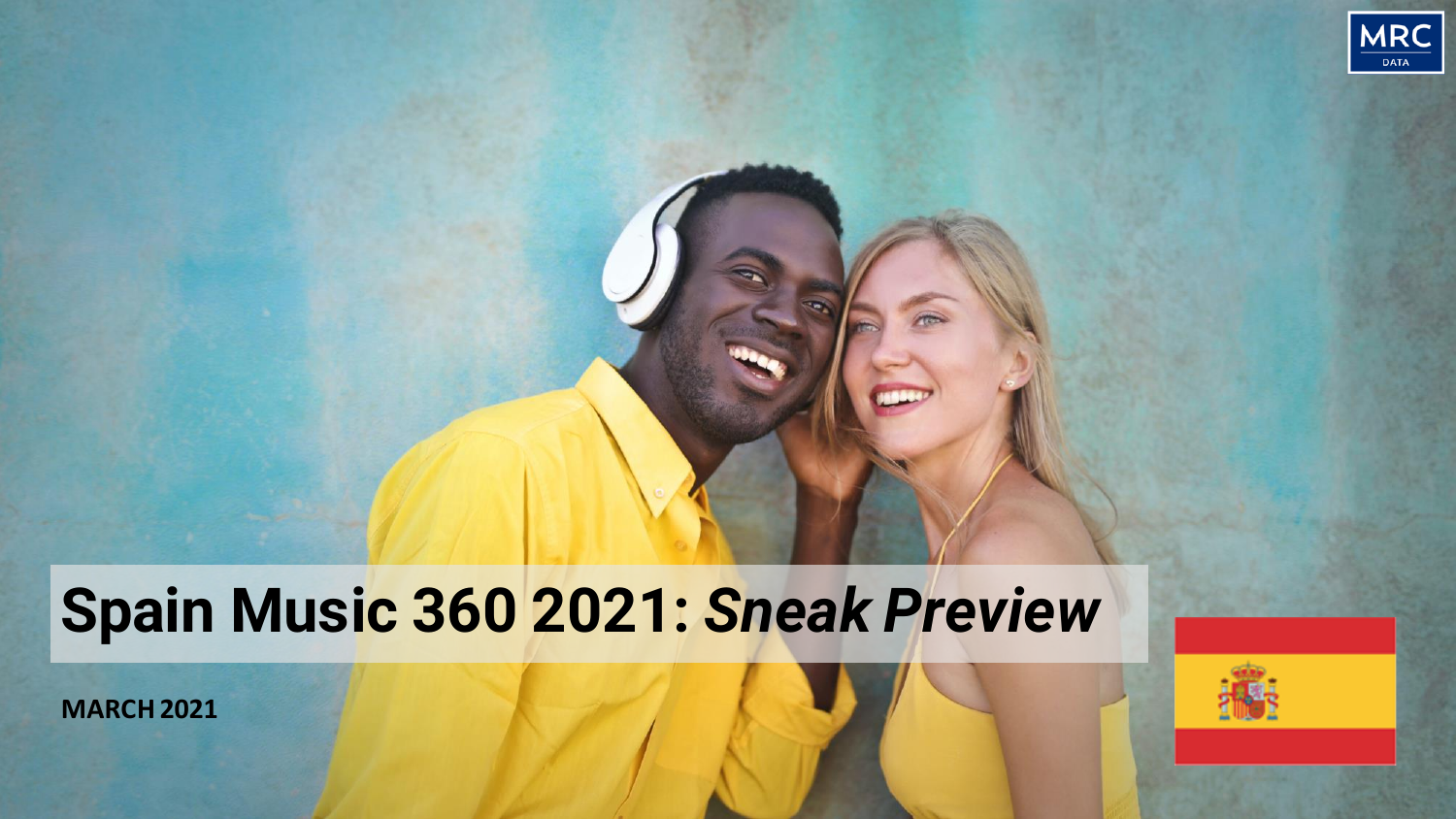#### METHODOLOGY: SPAIN MUSIC 360 2021



蜜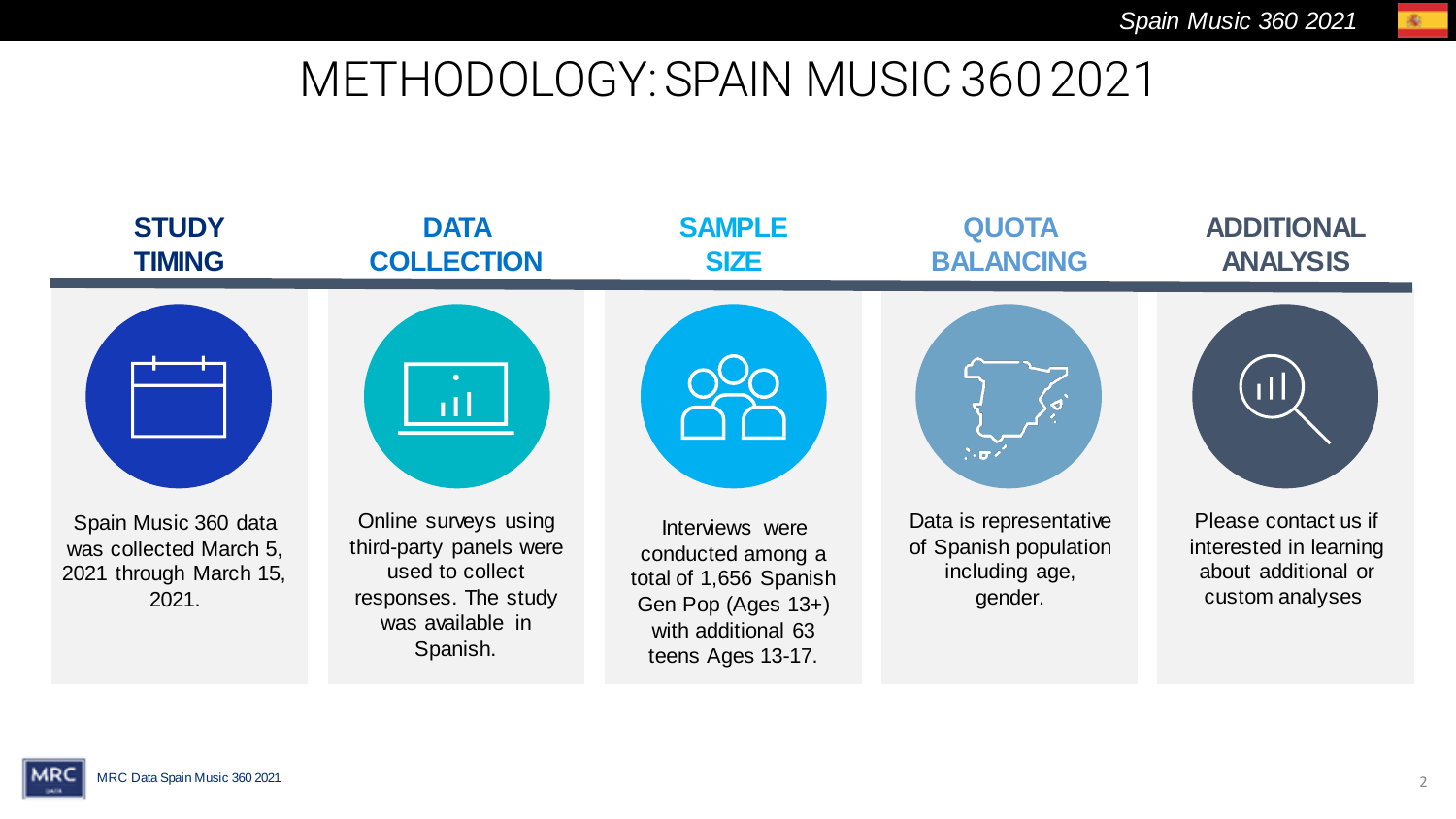$\overline{a}$ 

### INSIGHT CATEGORIES

|                                                                                                                                                                                                                         | <b>ROLE OF TECHNOLOGY</b>                                                                                                     |                                                                                                                                                                                                          |
|-------------------------------------------------------------------------------------------------------------------------------------------------------------------------------------------------------------------------|-------------------------------------------------------------------------------------------------------------------------------|----------------------------------------------------------------------------------------------------------------------------------------------------------------------------------------------------------|
| <b>2021 MUSIC OVERVIEW &amp; TRENDS</b><br>Time spent with music<br>$\bullet$                                                                                                                                           |                                                                                                                               | <b>MUSIC STREAMING ENGAGEMENT</b><br>Top music streaming service usage                                                                                                                                   |
| Importance of entertainment interests<br>$\bullet$<br>Music listening locations/activities<br>Music listening by format<br>$\bullet$<br>Share of music time by formats<br>Music discovery sources<br>Annual music spend | Top factors for music device selection<br>Device ownership<br>Top devices for music listening<br>Technology & music discovery | Free vs. paid subscriptions<br>Streaming service satisfaction<br>Sources for song/artist identification<br>Barriers for subscribing<br>Future subscription opportunity<br>Top streaming service features |
| <b>GENRE &amp; LANGUAGE</b>                                                                                                                                                                                             | <b>FORMAT PURCHASING</b>                                                                                                      | <b>PLAYLISTING</b>                                                                                                                                                                                       |
|                                                                                                                                                                                                                         |                                                                                                                               |                                                                                                                                                                                                          |
| Genre listenership and fanship<br>Location and language preferences                                                                                                                                                     | Past purchasing<br>Purchase intent by format<br>Format purchase considerations                                                | Playlist importance<br>Weekly playlist usage<br>Post-playlist actions<br>Music search topics                                                                                                             |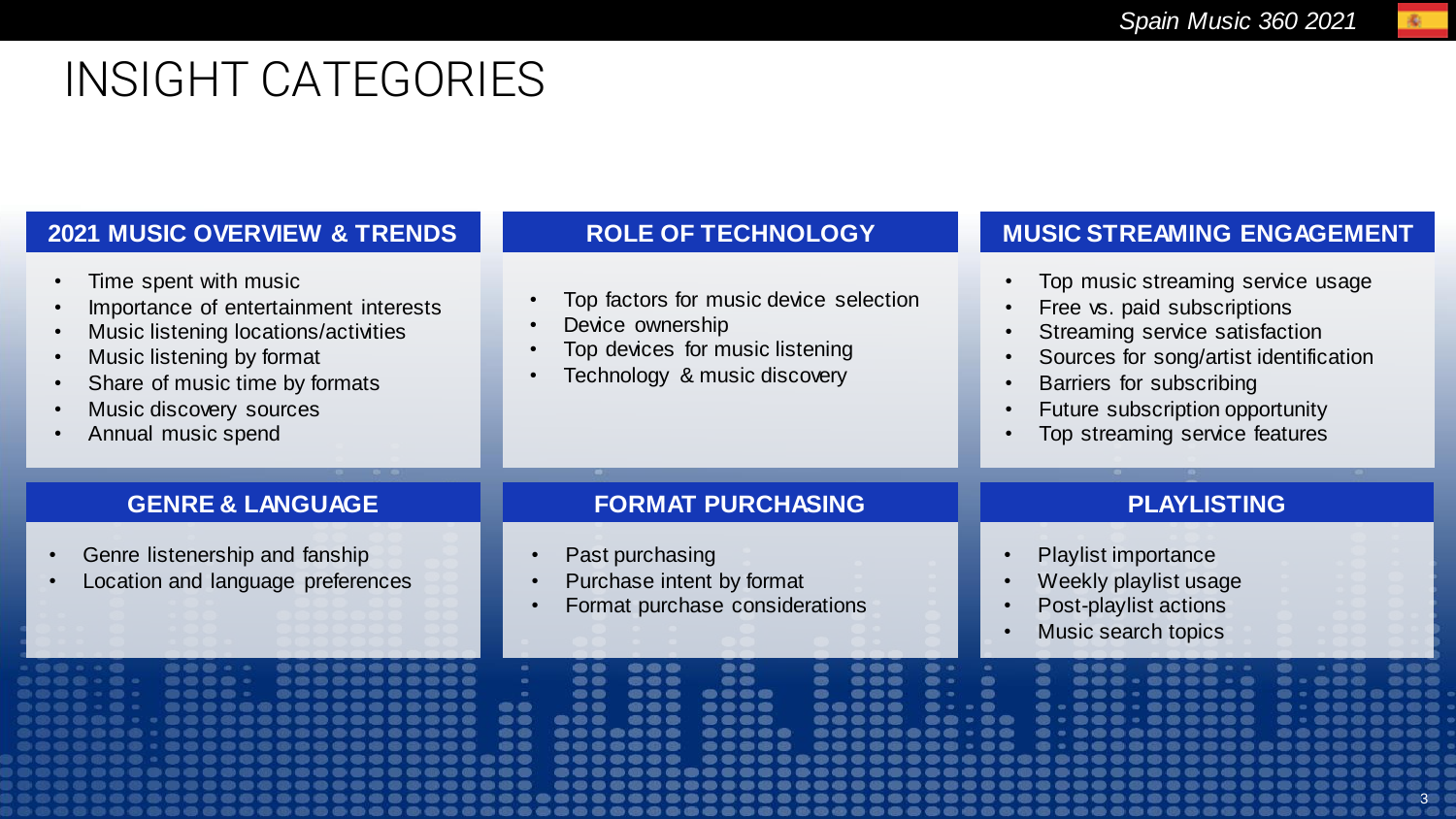# INSIGHT CATEGORIES (Con't)

#### **LIVE STREAMED PERFORMANCES**

- Live streamed music event attendance
- Top platforms used
- Top attendance motivators
- Discovery & time of ticket purchasing

**LIVE MUSIC EVENTS**

• Discovery & time of ticket purchasing Likelihood of attending future invents

- Attitudes
- Paying for attendance
- Future interest in paid events
- Barriers for live streaming

Live event attendance

#### **MUSIC COMPETITION SHOWS**

- Competition show viewership
- Impact of competition shows

#### **HEALTH & WELLNESS** and attitudes

- Wellness activities/services
- Top wellness platforms
- Wellness goals

#### **SOCIAL MEDIA & VIDEO CLIP SITES**

- Social media & short video clip site usage
- Top music activities on sites
- Music/artist discovery on sites

#### **GEN Z & MILLENNIALS**

• Insights for Gen Z and Millennials' engagement with music across key topics, including how they compare to Gen Pop for behaviors, preferences,

#### **BRAND ACTIVATIONS**

4

4

• Top brand activations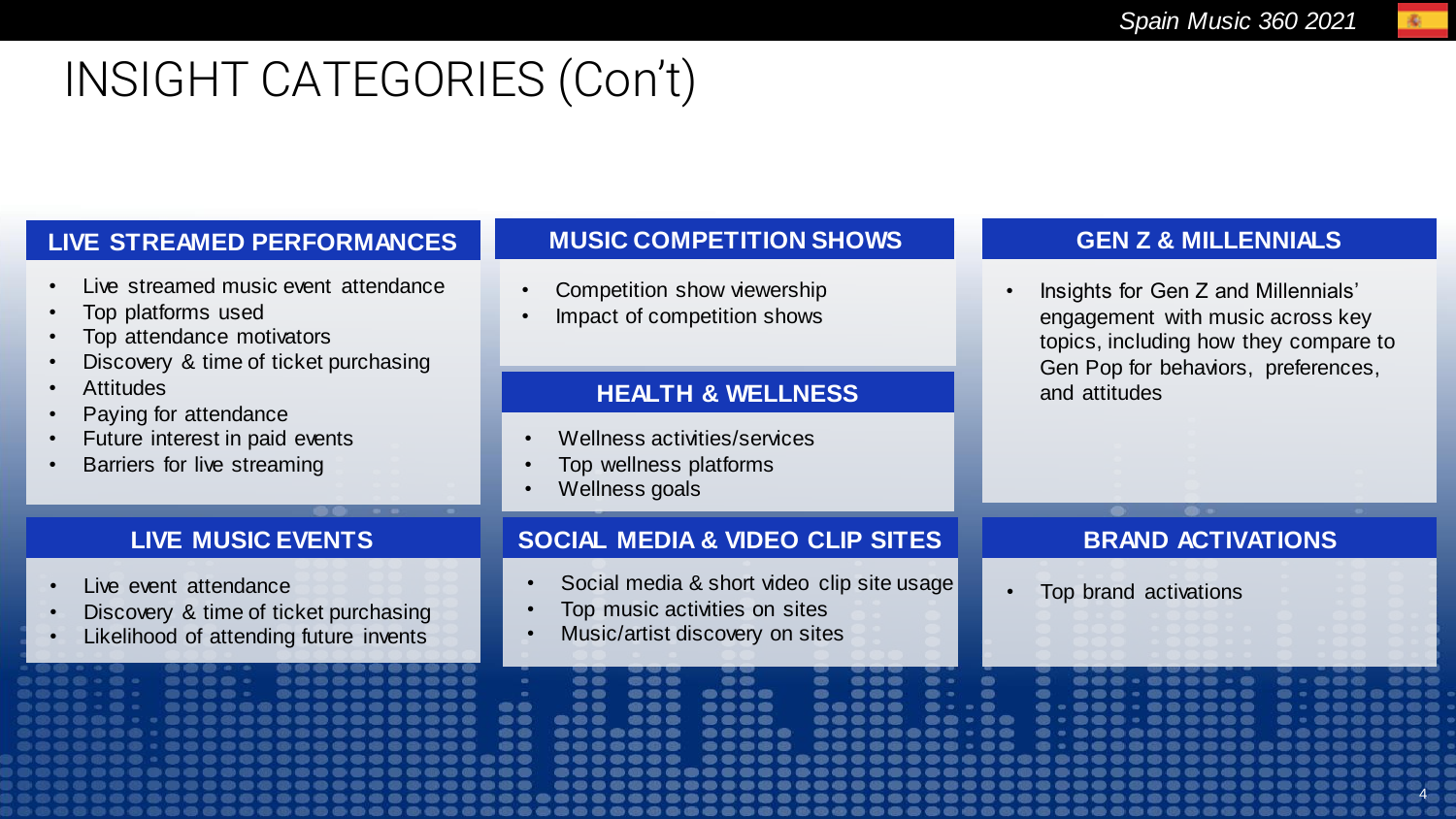### MUSIC HELPS CONSUMERS COPE WITH THE PANDEMIC

With more in-home engagement, consumers are connecting with music in many ways.



案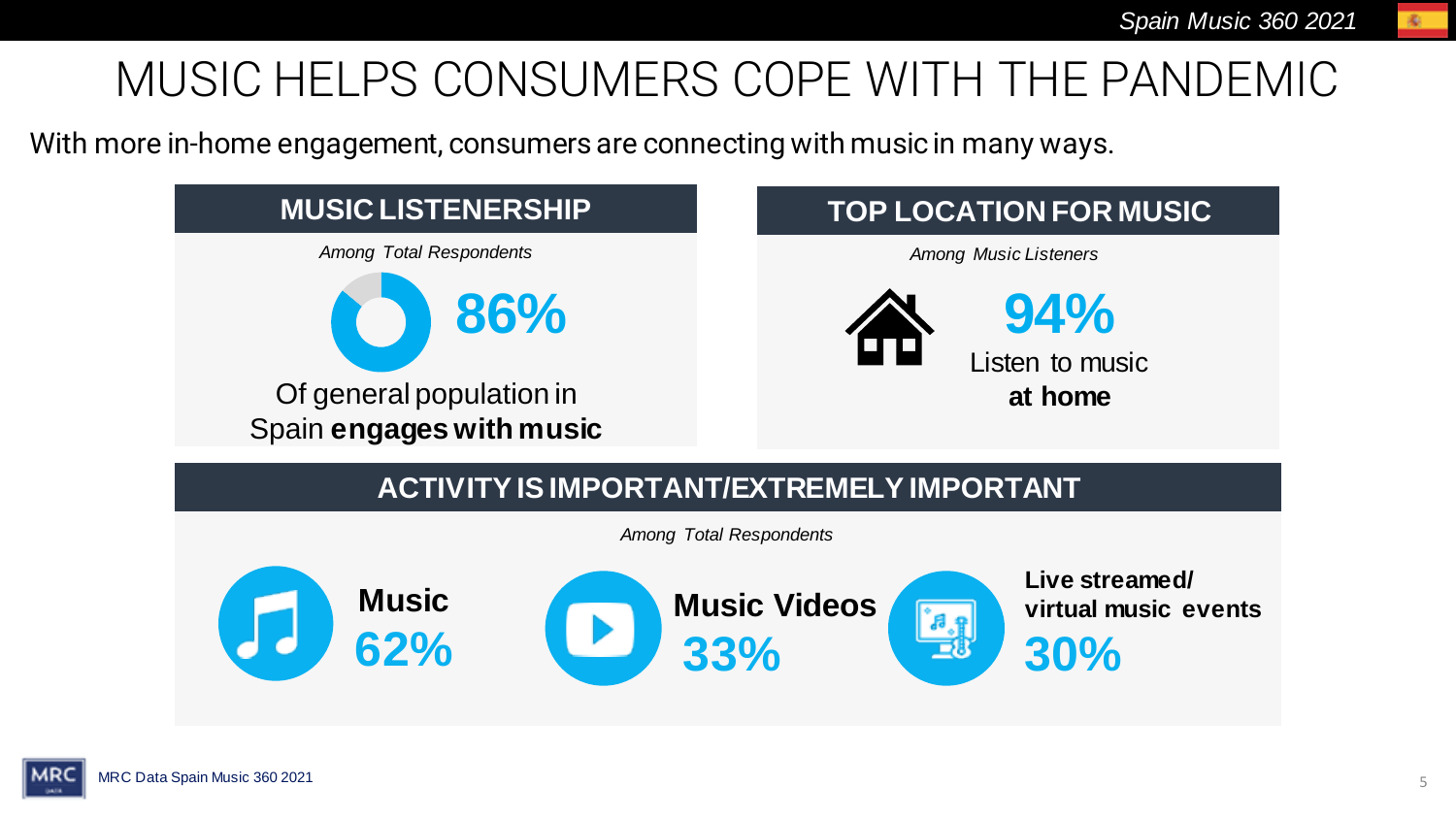# STREAMING UP, BOOSTS DISCOVERY…

Music Listeners are utilizing more online options.



Of Music Listeners in Spain stream music online through websites/apps in a typical week

*+6%* **41%** *+3%*

Of Music Listeners in Spain discover new music/artists when streaming music videos



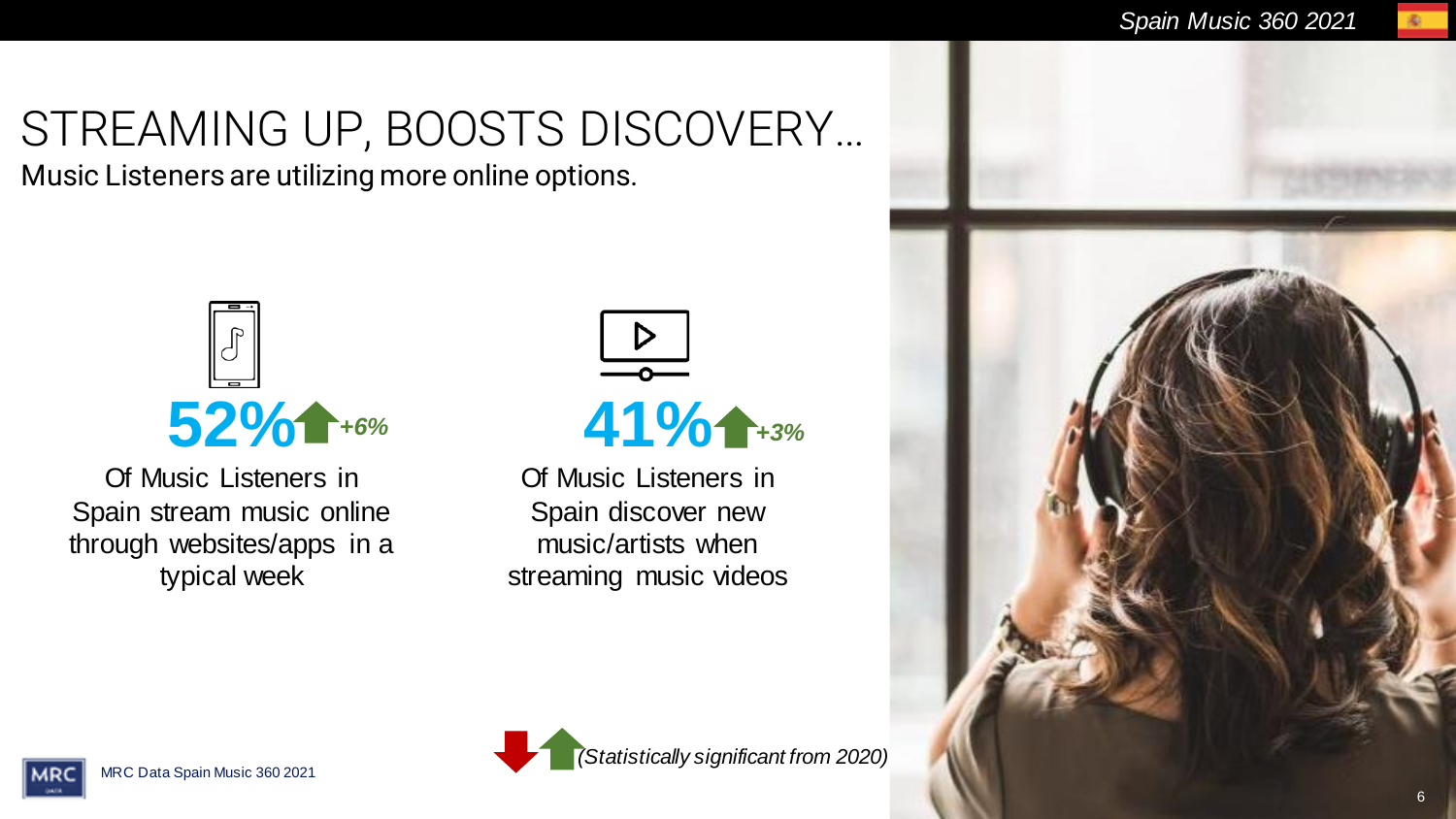# …AS TRADITIONAL FORMATS SOFTEN

With business closures and lockdowns, Music Listeners are limited in their physical music engagement.



Of Music Listeners listen to music on regular AM/FM radio in a typical week



# **51%** *-3% -4%*

Of Music Listeners purchased physical music or digital albums/tracks in the past year





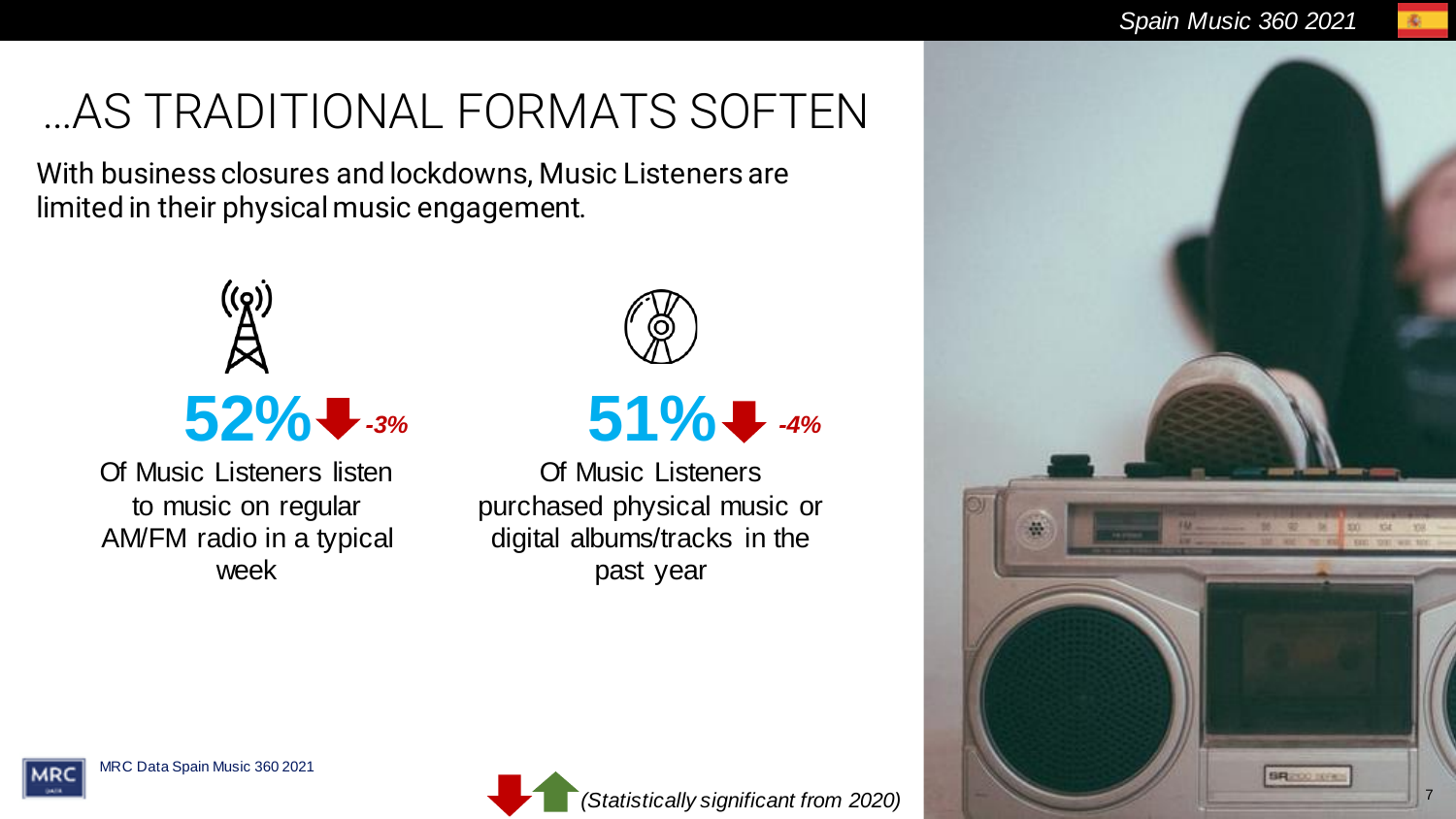### SUBSCRIPTIONS LIKELY TO CLIMB AS LISTENERS GO ONLINE

Online streaming poised to grow as more consumers turn to online and digital experiences.





of Music Listeners are **currently paying** for an online music streaming service subscription

Of Music Listeners **are likely to subscribe** to a music streaming service in the next 6 months

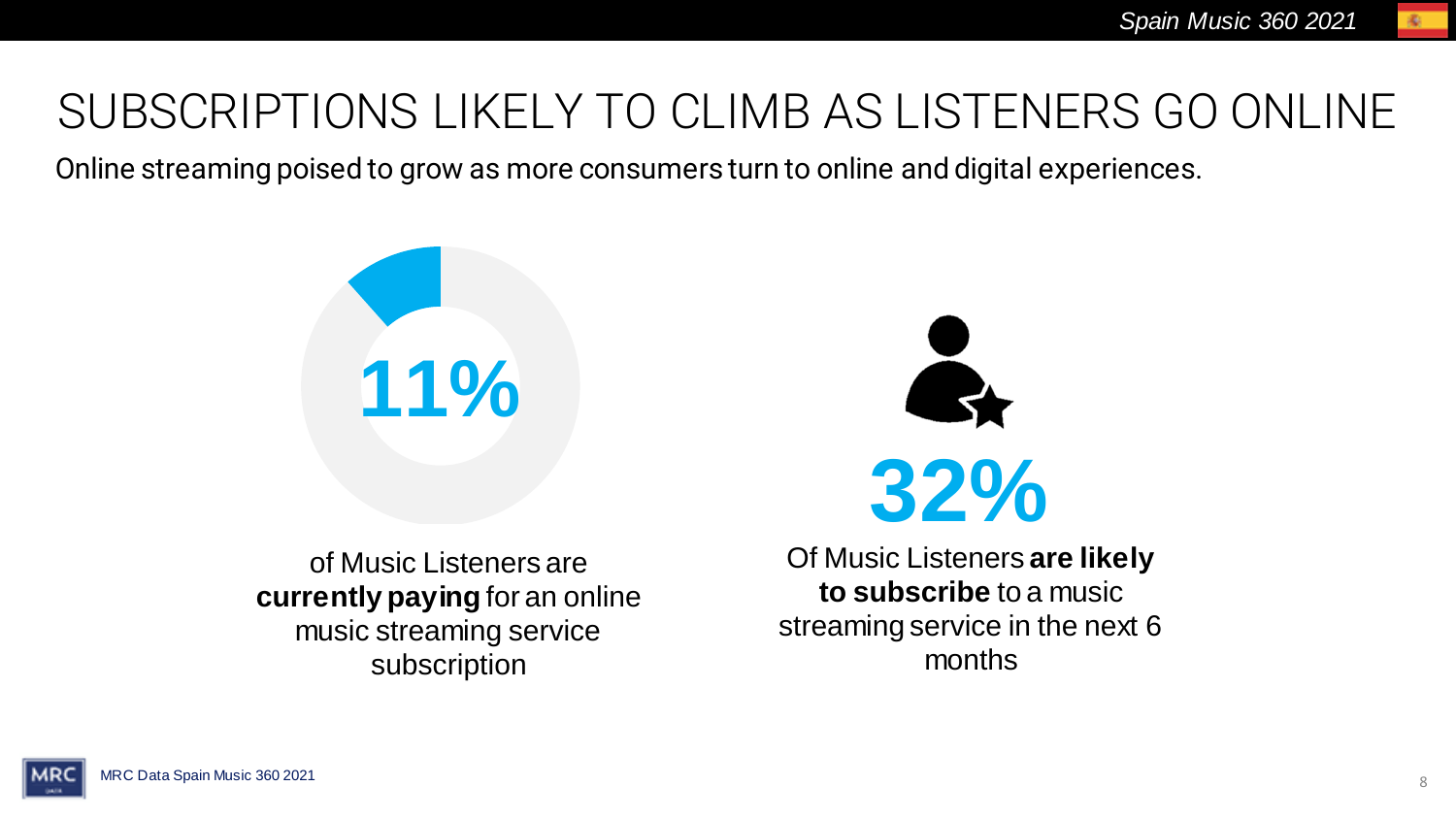

# IN-HOME DEVICE ACCEPTANCE UP

#### **TECHNOLOGY/DEVICE FOR MUSIC LISTENING**

*Among Music Listener Device Owners*



**Smart TVs** 





**Smart Speakers** 



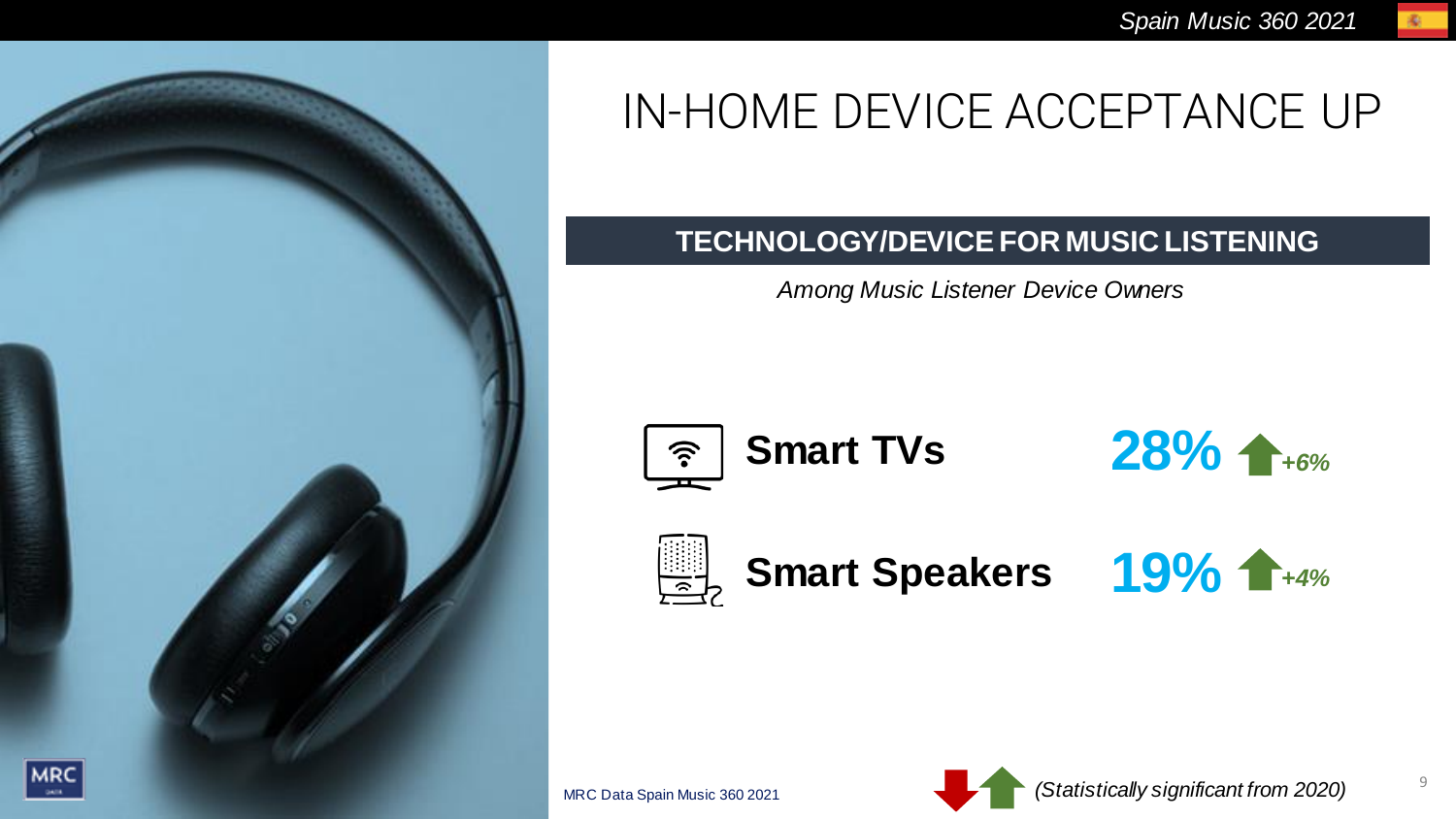#### MUSIC INTEGRAL TO "SOCIAL" ENTERTAINMENT



Of Music Listeners discover music on Social Media Sites



Of Music Listeners discover music on Short Video Clip Sites

#### **TOP MUSIC ACTIVITIES ON SOCIAL SITES**

*Among Social Media/Video Clip Site Users*







Watch videos about music artists



Broadcast your music habits / Follow music artists or fan pages

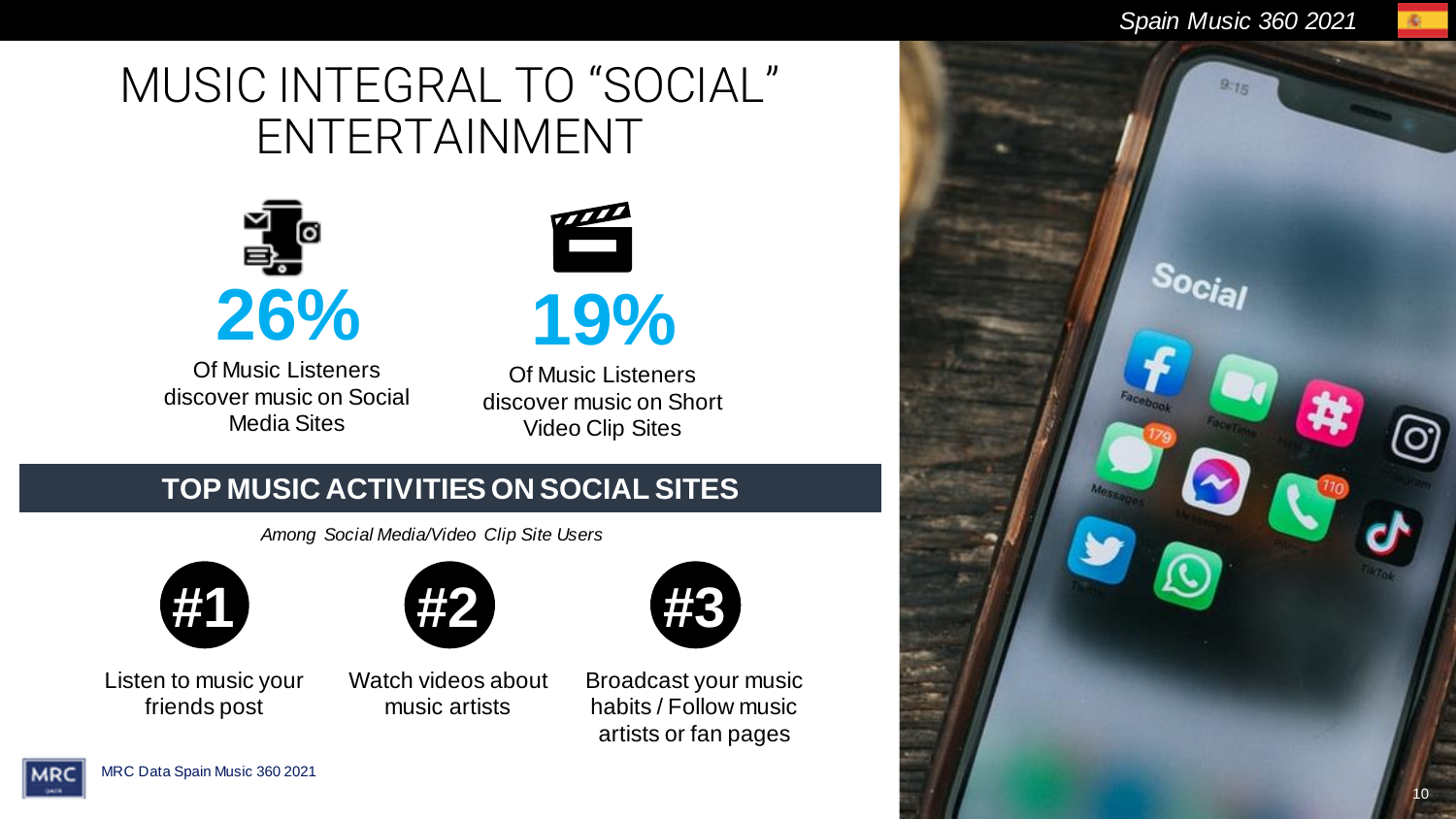# LIVE MUSIC FANS CAN'T WAIT TO GO BACK, BUT CAUTIOUS

**67%** 

of Gen Pop *plan on attending* a live inperson music event in the coming year

#### **WOULD RETURN IF….**

*Among those planning on attending live music event*



**#1** ( $\mathbb{N}$ ) Will not attend if COVID conditions do not improve

- 
- **#2**  $\frac{1}{2}$  Once the vaccine is widely available/herd immunity is achieved
	-

**#3** ( $\bigoplus$ ) Only if safety precautions are in place

**#4 Regardless of COVID risk** 

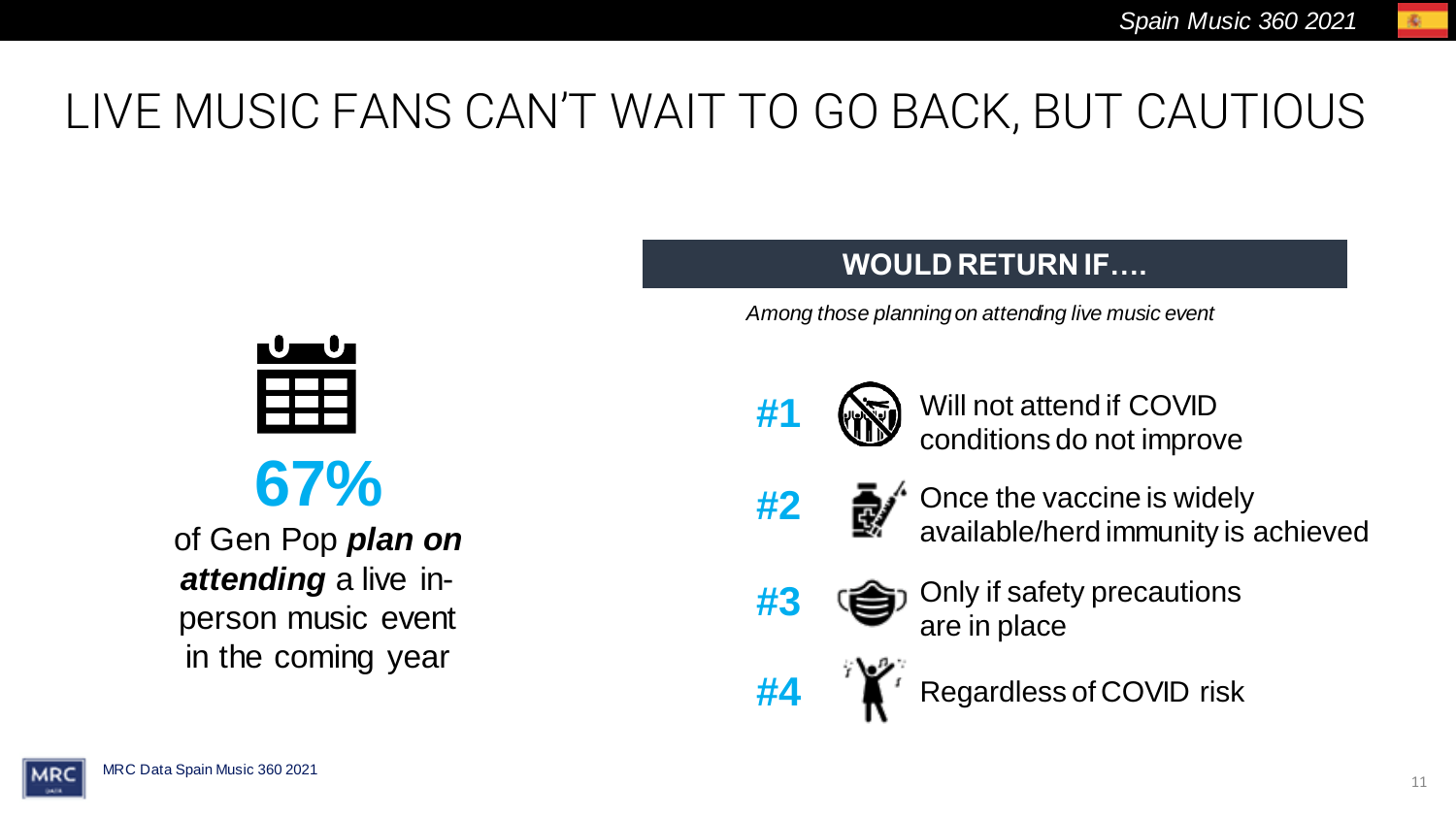### LIVE STREAMS UNIQUELY POISED AS NEW TOUCHPOINT



### **35%**

of Gen Pop in Spain **have live streamed** a music performance or event in the past year



**27%** 

of Live Streamers **have paid** for the live streamed music performances or events



### **43%**

of Live Streamers would **still be interested** in live streamed music performances or events **once in-person events return**